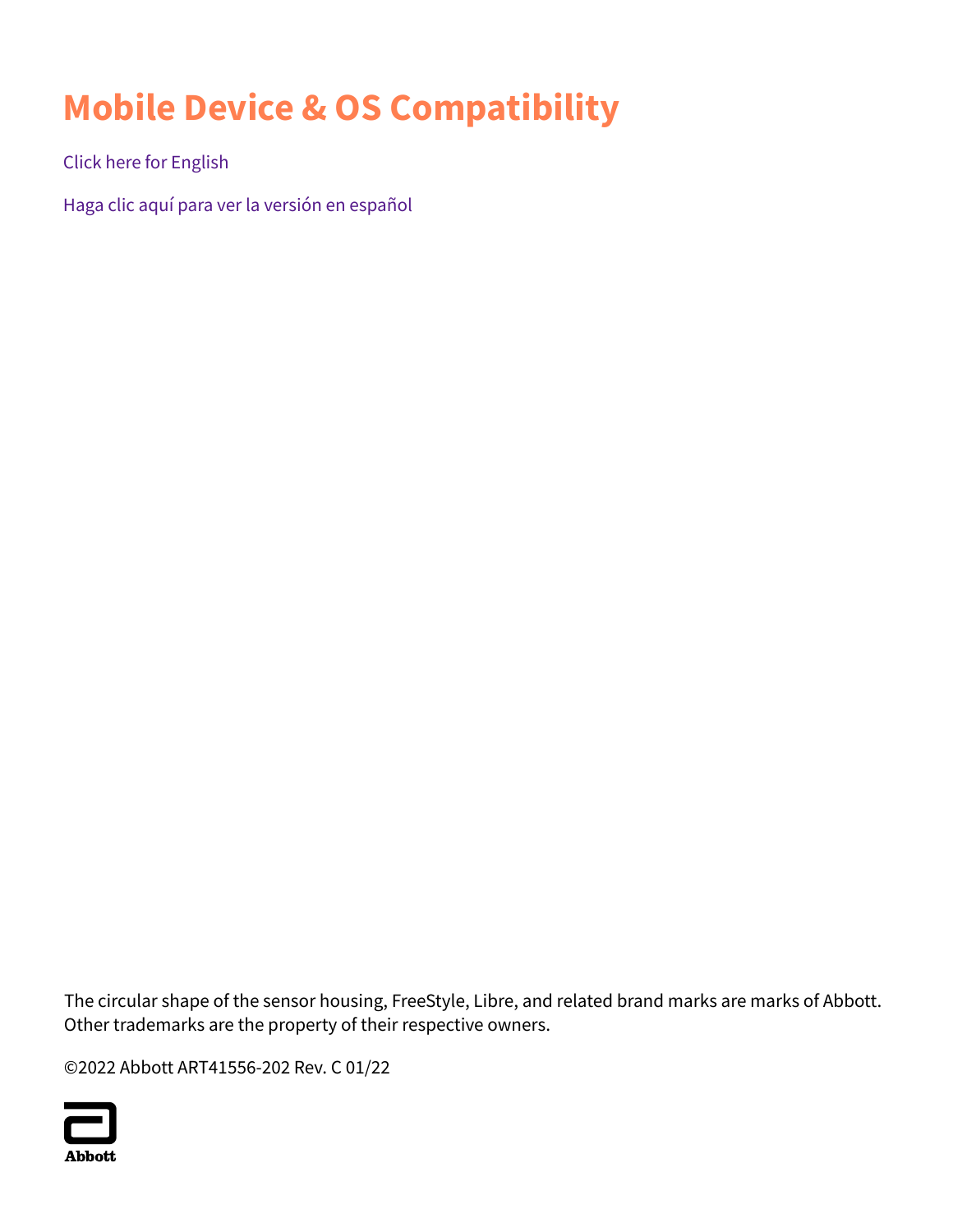## <span id="page-1-0"></span>**MOBILE DEVICE & OS COMPATIBILITY**

Popular mobile devices and operating systems (OS) are regularly tested to evaluate NFC scan performance, Bluetooth connectivity, and app compatibility with Sensors. Refer to the diagram for the NFC scan location on your mobile device. We recommend checking this guide before installing a new OS version on your phone or before using the App with a new phone.



**NFC LOCATION** 

#### **Recommended app, device, and operating systems**

## **FreeStyle Libre 2 (version 2.7.2)\***

| <b>IOS</b>                                                                                            | <b>DEVICES</b>                                                                                                                          | <b>INFC LOCATION</b> |
|-------------------------------------------------------------------------------------------------------|-----------------------------------------------------------------------------------------------------------------------------------------|----------------------|
| $IOS: 14.3, 14.4.1, 14.4.2, 14.5, 14.5.1,$<br>14.6, 14.7, 14.7.1, 14.8, 15.0, 15.0.1,<br>15.0.2, 15.1 | iPhone 7, 7 Plus, 8, 8 Plus, X, XR, XS, XS<br>Max, 11, 11 Pro, 11 Pro Max, 12, 12 Pro,<br>12 Pro Max, 12 Mini, SE (2020), 13, 13<br>Pro |                      |

### **FreeStyle Libre 2 (version 2.7.1)\***

| <b>OS</b>                          | <b>DEVICES</b>                                            | <b>NFC LOCATION</b> |
|------------------------------------|-----------------------------------------------------------|---------------------|
| Android: 8.0, 8.1.0, 9, 10, 11, 12 | Google Pixel, Pixel 2, Pixel 2 XL, Pixel 3,<br>Pixel 3 XL | 1                   |
|                                    | LG Nexus 5X                                               |                     |
|                                    | Samsung S8+, S9, S10, A32 5G, A52 5G,<br>A50              |                     |
|                                    | Google Pixel 4, Pixel 4 XL                                | $\overline{2}$      |
|                                    | Sony Xperia 1, Xperia 5, Xperia 8, Xperia<br>10 II        |                     |
|                                    | Samsung Galaxy S7 Edge, S8, Samsung<br>Note 8             | 3                   |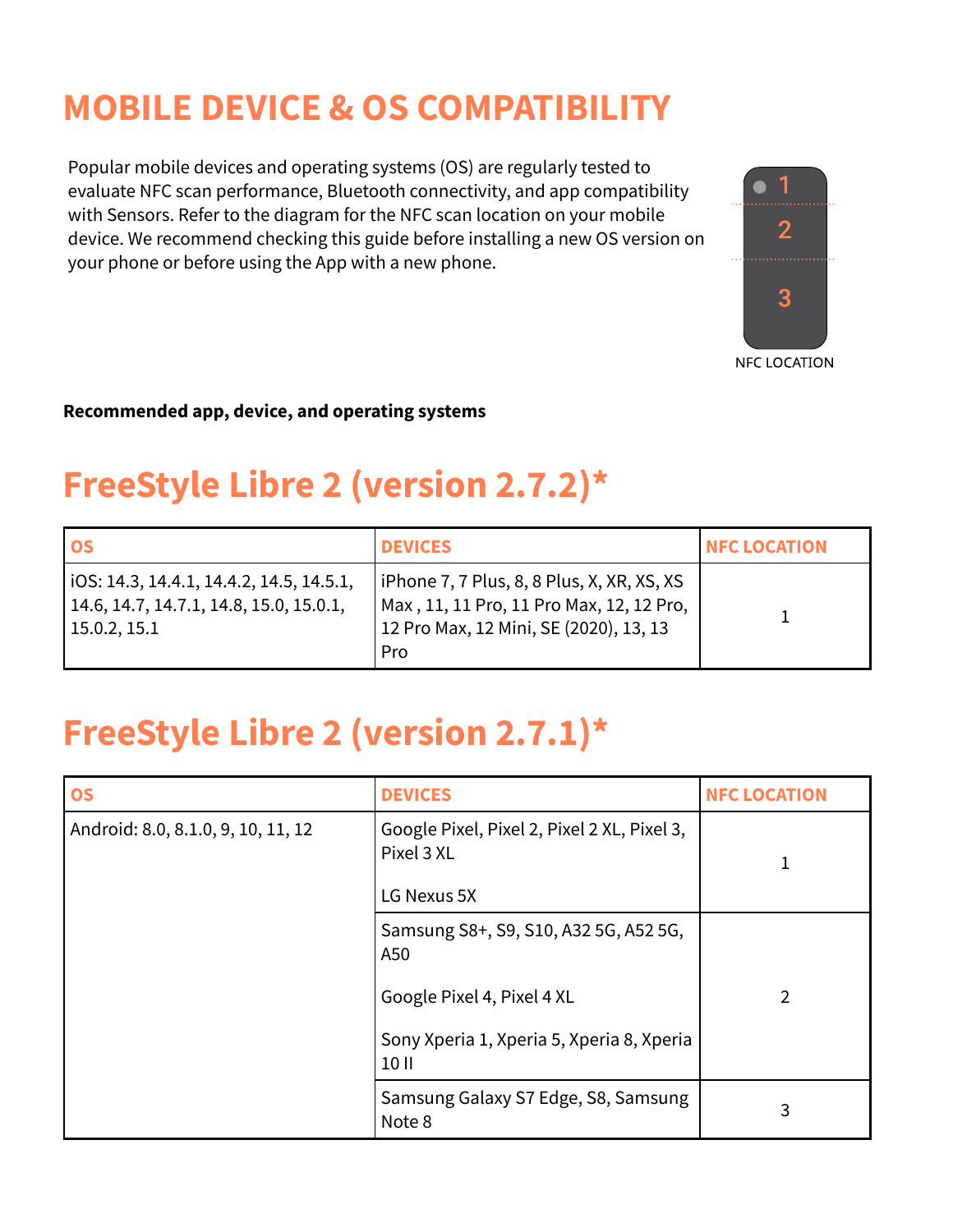## **FreeStyle LibreLink (version 2.5.3)\***

| <b>OS</b>                                                                                               | <b>DEVICES</b>                                                                                                                   | <b>NFC LOCATION</b> |
|---------------------------------------------------------------------------------------------------------|----------------------------------------------------------------------------------------------------------------------------------|---------------------|
| iOS: 13.2, 13.3, 13.4, 13.5, 13.6, 13.7,<br>14.0, 14.1, 14.2, 14.5.1, 14.6, 14.7.1,<br>14.8, 15.0, 15.1 | iPhone 7, 7 Plus, 8, 8 Plus, X, XR, XS, XS<br>Max, 11, 11 Pro, 11 Pro Max, 12, 12 Pro,<br>12 Pro Max, 12 Mini, SE (2020), 13     |                     |
| Android: 7.1, 8, 9, 10, 11, 12                                                                          | Google Pixel, Pixel 2, Pixel 2 XL, Pixel 3,<br>Pixel 3 XL<br>LG Nexus 5X                                                         |                     |
|                                                                                                         | Samsung S8+, S9, S10, A32 5G, A52 5G,<br>A50<br>Google Pixel 4, Pixel 4 XL<br>Sony Xperia 1, Xperia 5, Xperia 8, Xperia<br>10 II | $\overline{2}$      |
|                                                                                                         | Samsung Galaxy S7 Edge, S8, Samsung<br>Note 8                                                                                    | 3                   |

\*This table will be updated as other devices and operating systems are evaluated. The contents of this guide are the most up to date and may be different from what is displayed within the FreeStyle Libre 2 app. Contact Customer Service for more information on devices and operating systems other than those listed. Beta OS versions are not evaluated or supported. The App cannot be used with jailbroken and rooted devices.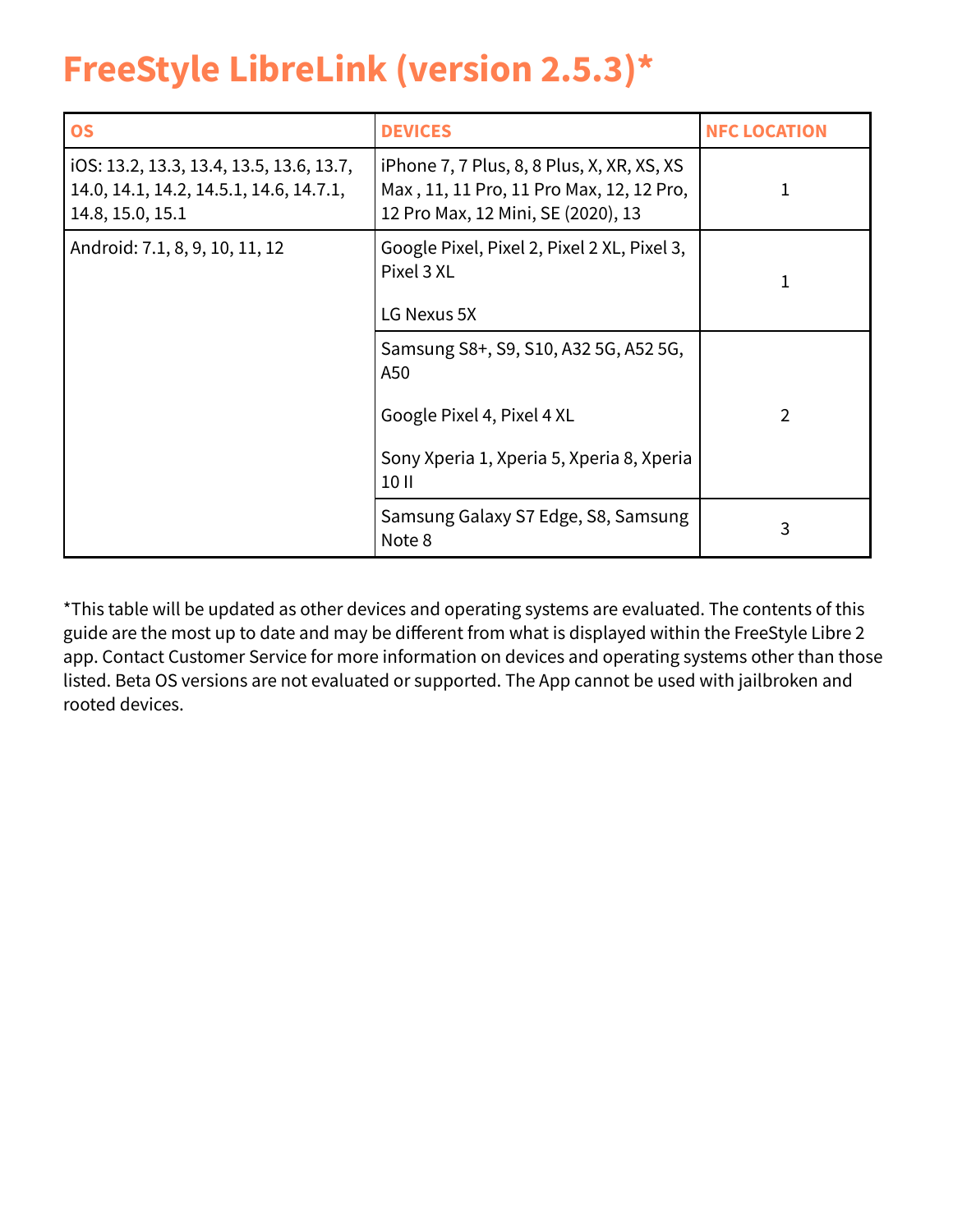## <span id="page-3-0"></span>**COMPATIBILIDAD CON DISPOSITIVOS MÓVILES Y SISTEMAS OPERATIVOS**

Los dispositivos móviles y sistemas operativos más populares se prueban regularmente para evaluar el rendimiento del escaneo NFC, la conectividad Bluetooth y la compatibilidad de las aplicaciones con los sensores. Consulte el diagrama para conocer la ubicación del escáner NFC en su dispositivo móvil. Le recomendamos que consulte esta guía antes de instalar una nueva versión del sistema operativo en su teléfono o antes de utilizar la aplicación con un nuevo teléfono.



**UBICACIÓN NFC** 

#### **Aplicación, dispositivo y sistemas operativos recomendados**

## **FreeStyle Libre 2 (version 2.7.2)\***

| <b>SISTEMA OPERATIVO</b>                                                                            | <b>IDISPOSITIVOS</b>                                                                                                                              | UBICACIÓN NFC |
|-----------------------------------------------------------------------------------------------------|---------------------------------------------------------------------------------------------------------------------------------------------------|---------------|
| iOS: 14.3, 14.4.1, 14.4.2, 14.5, 14.5.1,<br>14.6, 14.7, 14.7.1, 14.8, 15.0, 15.0.1,<br>15.0.2, 15.1 | iPhone 7, 7 Plus, 8, 8 Plus, X, XR, XS, XS<br>Max, 11, 11 Pro, 11 Pro Max, 12, 12 Pro,<br><sup> </sup> 12 Pro Max, 12 Mini, SE (2020), 13, 13 Pro |               |

## **FreeStyle Libre 2 (versión 2.7.1)\***

| <b>SISTEMA OPERATIVO</b>           | <b>DISPOSITIVOS</b>                                                                                                              | <b>UBICACIÓN NFC</b> |
|------------------------------------|----------------------------------------------------------------------------------------------------------------------------------|----------------------|
| Android: 8.0, 8.1.0, 9, 10, 11, 12 | Google Pixel, Pixel 2, Pixel 2 XL, Pixel 3,<br>Pixel 3 XL<br>LG Nexus 5X                                                         |                      |
|                                    | Samsung S8+, S9, S10, A32 5G, A52 5G,<br>A50<br>Google Pixel 4, Pixel 4 XL<br>Sony Xperia 1, Xperia 5, Xperia 8, Xperia<br>10 II | 2                    |
|                                    | Samsung Galaxy S7 Edge, S8, Samsung<br>Note 8                                                                                    | 3                    |